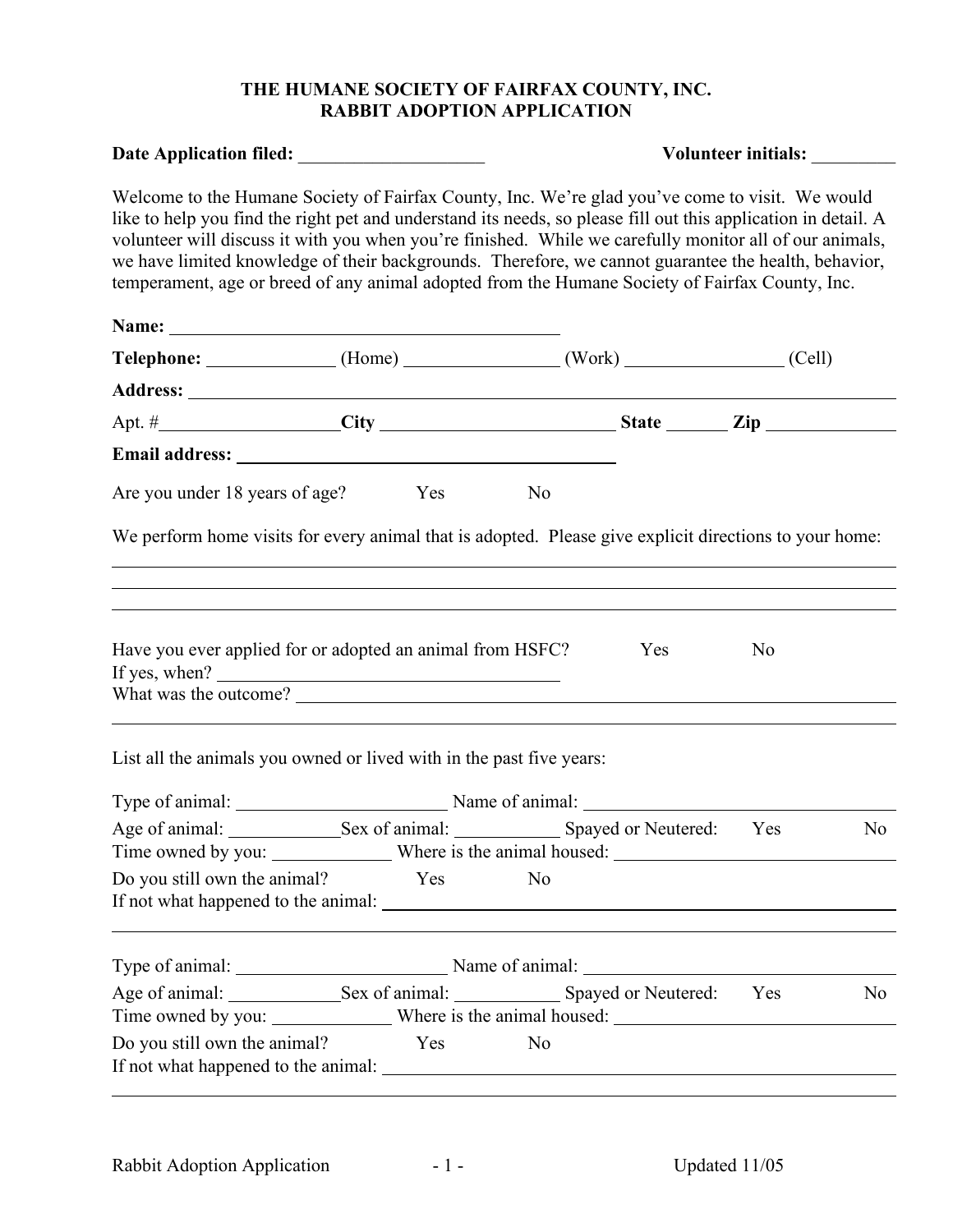| What veterinarian sees and vaccinates your pets (name of vet)?                                                                                                                                                                                                                                                                    |
|-----------------------------------------------------------------------------------------------------------------------------------------------------------------------------------------------------------------------------------------------------------------------------------------------------------------------------------|
|                                                                                                                                                                                                                                                                                                                                   |
|                                                                                                                                                                                                                                                                                                                                   |
| Do you own or rent your home? Own<br>Rent                                                                                                                                                                                                                                                                                         |
| Do you live in a: House Apartment Condo Townhouse Duplex With parents                                                                                                                                                                                                                                                             |
| Does the place where you live have any restrictions on pets, such as weight, type or number of pets?<br>If so, what are they: Name of Apartment or Condo Complex:                                                                                                                                                                 |
| Landlord or Manager's Name (if known). Phone #: Phone #:                                                                                                                                                                                                                                                                          |
|                                                                                                                                                                                                                                                                                                                                   |
| How many adults live in your home? ________ Children? _________ Ages of Children: _________________                                                                                                                                                                                                                               |
| Is there anyone home during the day? Yes No At night? Yes<br>$\overline{N_0}$                                                                                                                                                                                                                                                     |
| Do you think rabbits should go outside? Yes<br>N <sub>0</sub><br>If no, why? $\qquad \qquad$                                                                                                                                                                                                                                      |
|                                                                                                                                                                                                                                                                                                                                   |
| Who will be responsible for the rabbit's care:<br>Feeding _________ Exercise ________ Grooming ________ Training ________ Expenses __________                                                                                                                                                                                     |
| How were you referred to The Humane Society of Fairfax County?                                                                                                                                                                                                                                                                    |
| This rabbit may require spay/neuter surgery or other medical expenses following adoption.                                                                                                                                                                                                                                         |
| Are you prepared to take on these expenses? Yes<br>N <sub>0</sub>                                                                                                                                                                                                                                                                 |
| Because it is very stressful for a rabbit to go from home to home, we hope to place each one in a caring<br>home for the rest of its life, which could be up to 10 years. Are you prepared to make this commitment?<br>Yes<br>N <sub>0</sub><br>What will happen to the rabbit if you have to move?______________________________ |
| In an effort to ensure the rabbit's lifelong well-being, we screen our adopters very carefully and sign a<br>legal contract with them. If at some point, you can no longer care for the rabbit we require that you<br>return it to us. This way, the rabbit may be re-adopted to other qualified applicants and once again be     |
| This rabbit may take several weeks or months to fully adjust to you, your home and your animals. How                                                                                                                                                                                                                              |

would you ease the adjustment?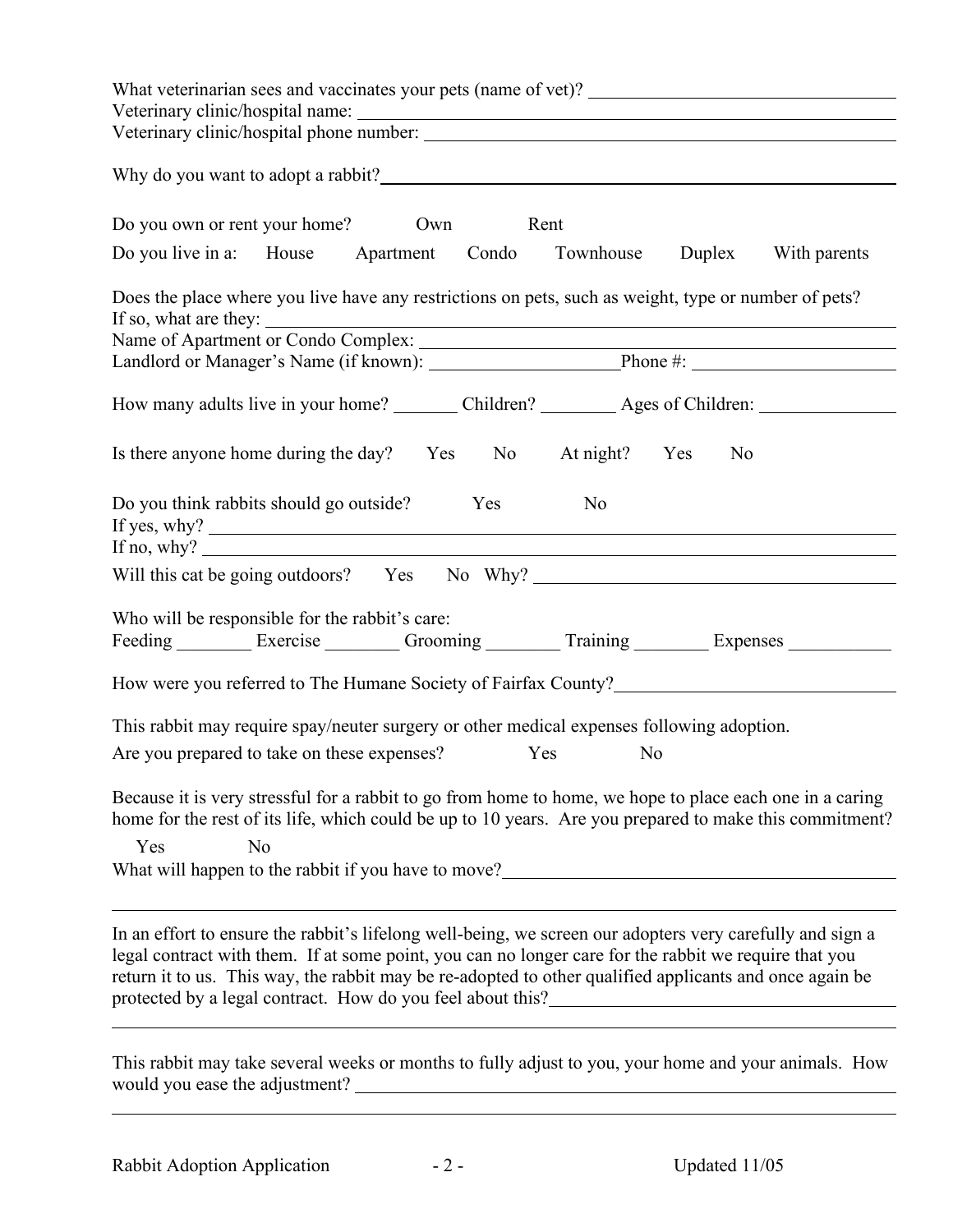| Do you believe in spaying or neutering? Yes                                    |                                             |  | N <sub>0</sub>                                                                       |     |                |
|--------------------------------------------------------------------------------|---------------------------------------------|--|--------------------------------------------------------------------------------------|-----|----------------|
| Why or why not?                                                                |                                             |  |                                                                                      |     |                |
|                                                                                |                                             |  | Do your present pets have a current license and have they been vaccinated this year? | Yes | N <sub>0</sub> |
| If approved, when would you be able to take this rabbit home?                  |                                             |  |                                                                                      |     |                |
| Which of these subjects would you like to learn more about?<br>Litter training | Feeding<br>Grooming/Fleas Household dangers |  | Introducing new pets to pets at home                                                 |     |                |
| What type of rabbit are you looking for?                                       |                                             |  |                                                                                      |     |                |
| Adult                                                                          | Companion rabbit to other pet               |  |                                                                                      |     |                |
| Young                                                                          | 2 compatible rabbits                        |  |                                                                                      |     |                |
| Short hair                                                                     | Long Hair                                   |  |                                                                                      |     |                |
| Particular Breed                                                               | Children's pet                              |  |                                                                                      |     |                |

I understand HSFC is looking for the best possible home for this companion animal. I further understand HSFC can and will use its sole discretion to determine the best qualified candidate for this animal.

I understand you will be contacting my veterinarian for the vaccination and health history of the pets I currently own or have owned in the past. I release, through my signature on the application, my veterinarian to provide that information to you. I am aware that prior to placement of a pet from the HSFC, my currently owned pets, for their protection, must be up-to-date on needed vaccinations.

I certify that all the information in this application is true, and I understand that false information may void this application.

Signature: Date: